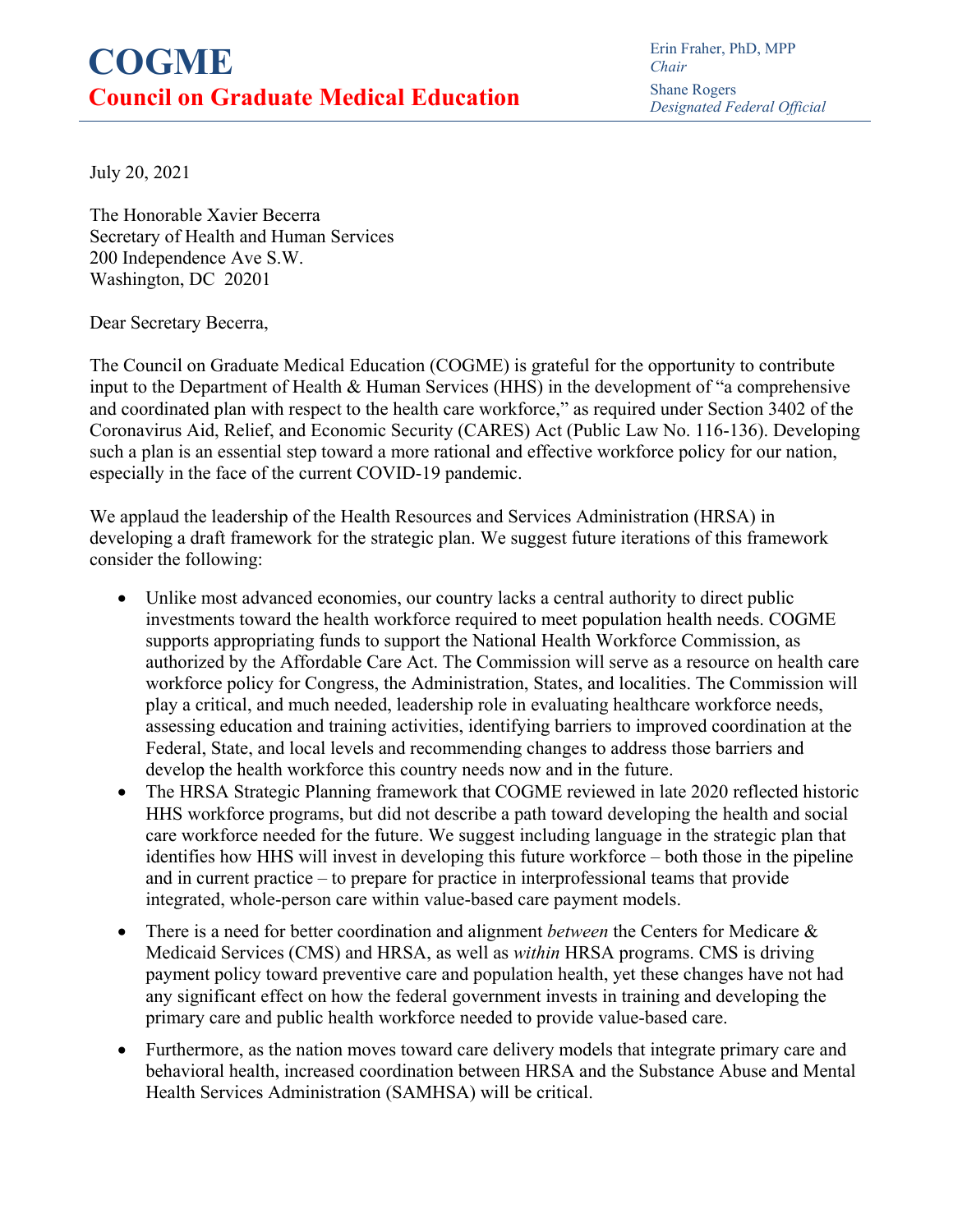- The CARES Act references "performance measures to determine the extent to which the HHS programs are strengthening the nation's health care system." To demonstrate return on investment, the strategic plan framework needs to include language that connects workforce funding to measurable outcomes. More specifically, workforce data are needed to target training investments and to evaluate the degree to which these investments are meeting:
	- $\circ$  Population health needs (including primary care, behavioral health, and maternal health care needs);
	- o The nation's goals in addressing health equity and increasing the diversity of the health care workforce;
	- o Changing workforce demands driven by alternative payment models; and
	- o Delivery reform efforts being implemented by CMS.
- HHS will need to develop consistent and clearly defined metrics and outcomes for its workforce investments, including those in graduate medical education (GME) as well as in Title VII and Title VIII programs covering other health professions. The Children's Hospital GME Quality Bonus System and the Teaching Health Centers GME programs have begun to develop metrics and to link these outcomes to funding. This work needs to be expanded and scaled across all HHS workforce programs.
- The current framework refers to efforts to "increase supply" of health professionals. Given the rapidly changing demands of the health care system, COGME supports language that suggests that health workforce supply must be flexible and responsive to emerging health needs, changing models of care and reimbursement, and care delivery reform.
- The framework should capture that care delivery is shifting away from acute care to community- and home-based settings. The nation needs to target investments toward preparing the workforce to practice in this wide range of settings. For example, recent MedPAC discussions have identified the need to redistribute GME funding (with an overall budget neutral effect) to focus less on hospitals, and provide more support to:
	- o Outpatient clinics to include ambulatory, home, and virtual care; and
	- o Practitioners and clinics using interprofessional team-based care and education.
- The "Improving Provider Quality" category might be better framed as "Improving Patient Outcomes" by building and maintaining competence throughout the health professionals' career – from initial education and training to retirement. This revised wording would reflect the need for ongoing, lifelong training to help providers keep abreast of changes in practice, new modes of care (e.g. telehealth which has expanded rapidly during the pandemic), and new delivery models. It could also include an explicit focus on supporting clinicians to promote workforce retention and prevent burnout.
- The "Promote Equitable Distribution" category should explicitly reference the HHS and HRSA missions of addressing *health disparities*. The language could reference the multiple dimensions of equity:
	- o Geographic equity to meet the needs of rural, underserved, and vulnerable populations;
	- o The need for diverse specialties and professions working in teams; and
	- $\circ$  Health practitioner diversity that is concordant with, and representative of, the populations served.